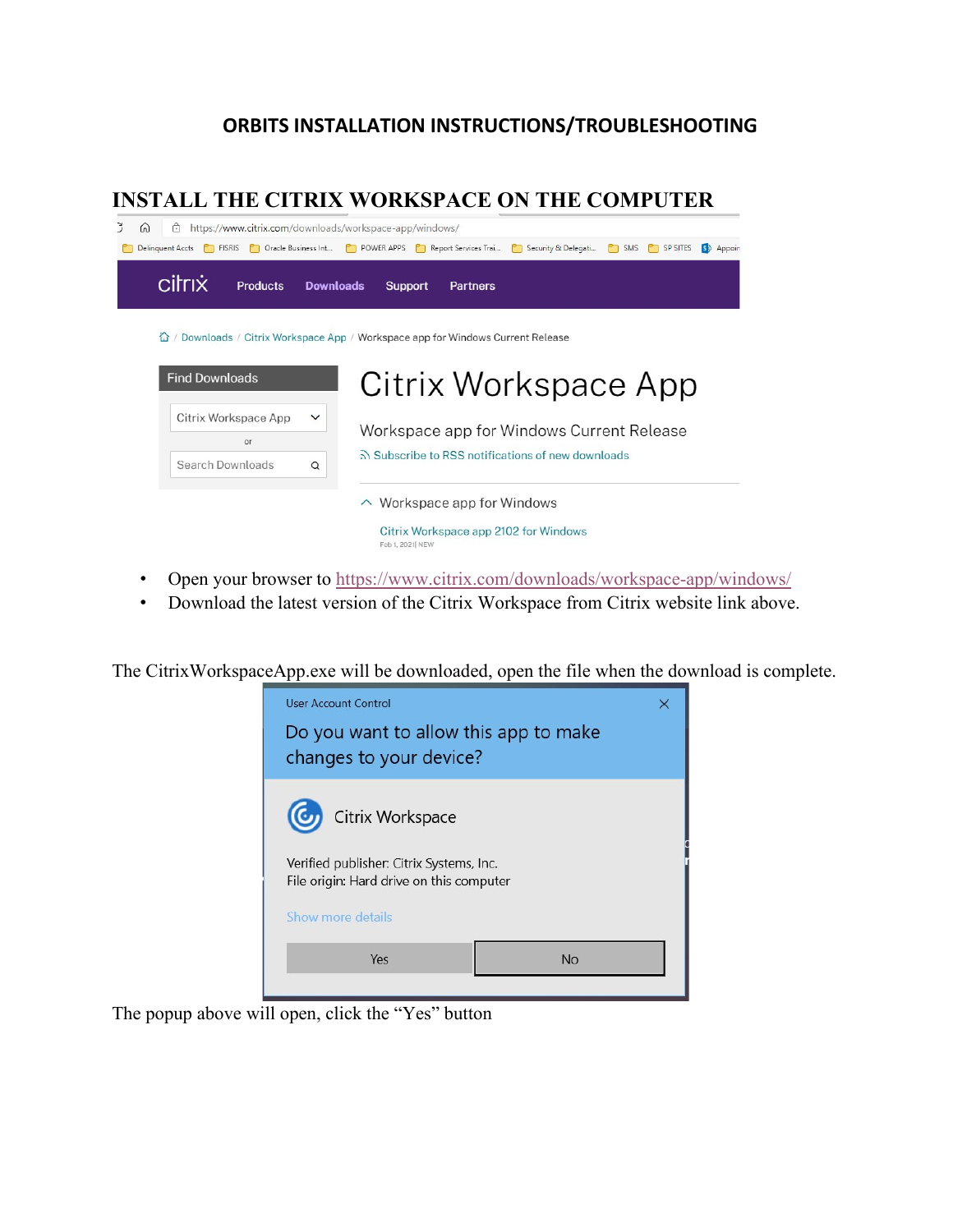

• Click "Start" button

| You must accept the license agreement below to proceed.                                                                                                   |  |
|-----------------------------------------------------------------------------------------------------------------------------------------------------------|--|
| CITRIX LICENSE AGREEMENT                                                                                                                                  |  |
| Use of this component is subject to the Citrix license or terms of service                                                                                |  |
| covering the Citrix product(s) and/or service(s) with which you will be using<br>this component. This component is licensed for use only with such Citrix |  |
| product(s) and/or service(s).                                                                                                                             |  |
| CTX code EP R A10352779                                                                                                                                   |  |
|                                                                                                                                                           |  |
|                                                                                                                                                           |  |

- Click the "I accept the license agreement" checkbox
- Click the "Next" button.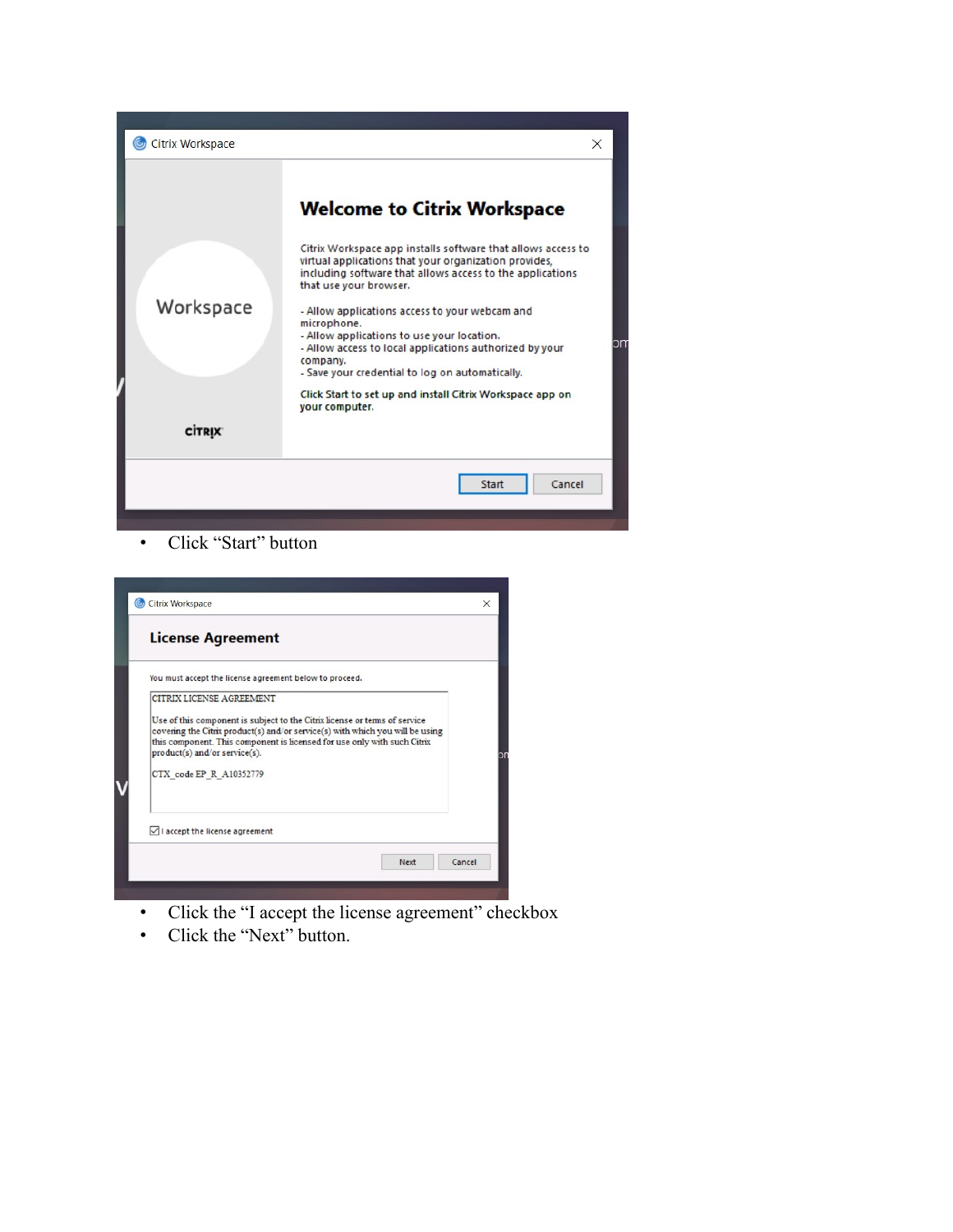

- Click "Install" button.
- The Citrix Workspace will Initialize and install



• Click the "Finish" button.

Have user login to the Citrix site with their credentials:

• [https://orbits.das.oregon.gov](https://orbits.das.oregon.gov/)

|                       |                       | Please log on. For assistance contact DAS-IT<br>503-378-2135 |
|-----------------------|-----------------------|--------------------------------------------------------------|
| <b>Citrix Gateway</b> | User name<br>Password |                                                              |
|                       |                       | Log On                                                       |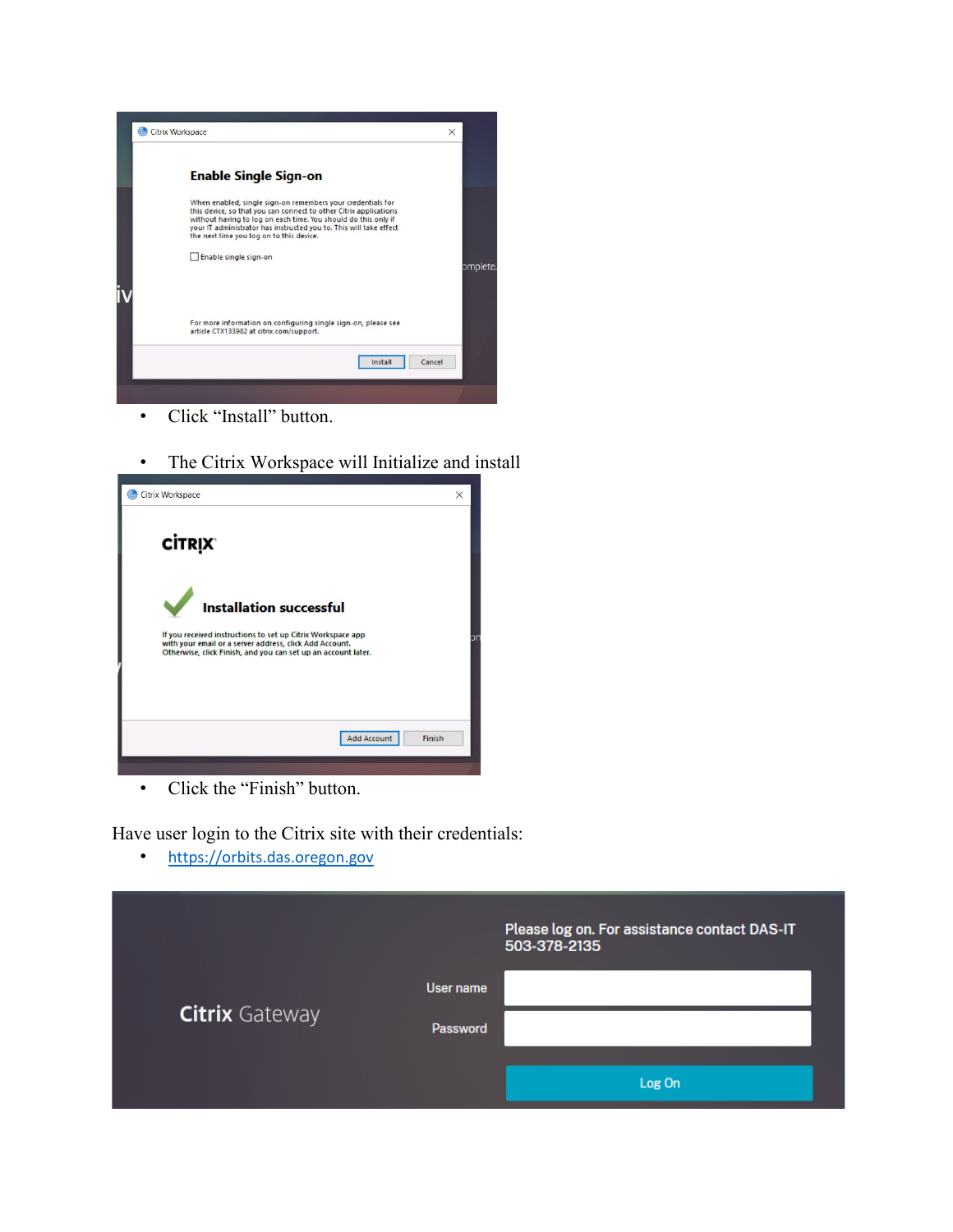Enter your username and your new password you entered above.



- Click Detect Receiver
- If you don't get the "Detect Receiver" Screen
	- o Choose the Gear Icon in the upper right
	- o Choose Account Settings
	- o Choose Change Citrix Receiver
	- o Choose the Detect Receiver Button

| <b>rix Receiver</b> | $\times$<br>-                                        |                                                                                                                                                                                                                                                    |
|---------------------|------------------------------------------------------|----------------------------------------------------------------------------------------------------------------------------------------------------------------------------------------------------------------------------------------------------|
| G                   | â<br>https://orbits.das.oregon.gov/Citrix/ORBITSWeb/ |                                                                                                                                                                                                                                                    |
|                     |                                                      | This site is trying to open Citrix Workspace Launcher.<br>https://orbits.das.oregon.gov wants to open this application.<br>Always allow orbits.das.oregon.gov to open links of this type in the associated app<br>$\blacksquare$<br>Open<br>Cancel |
|                     |                                                      |                                                                                                                                                                                                                                                    |

- Popup opens Check the checkbox "Always allow anywhere.das.oregon.gov to open links of this type in the associated app.
- Click the "Open" button.
- The screen will open to the Orbits application.

## **Troubleshooting**

• **User has two monitors of different size and ORBITS Windows look funny and mouse doesn't work right. Turn Off High DPI Scaling Behavior**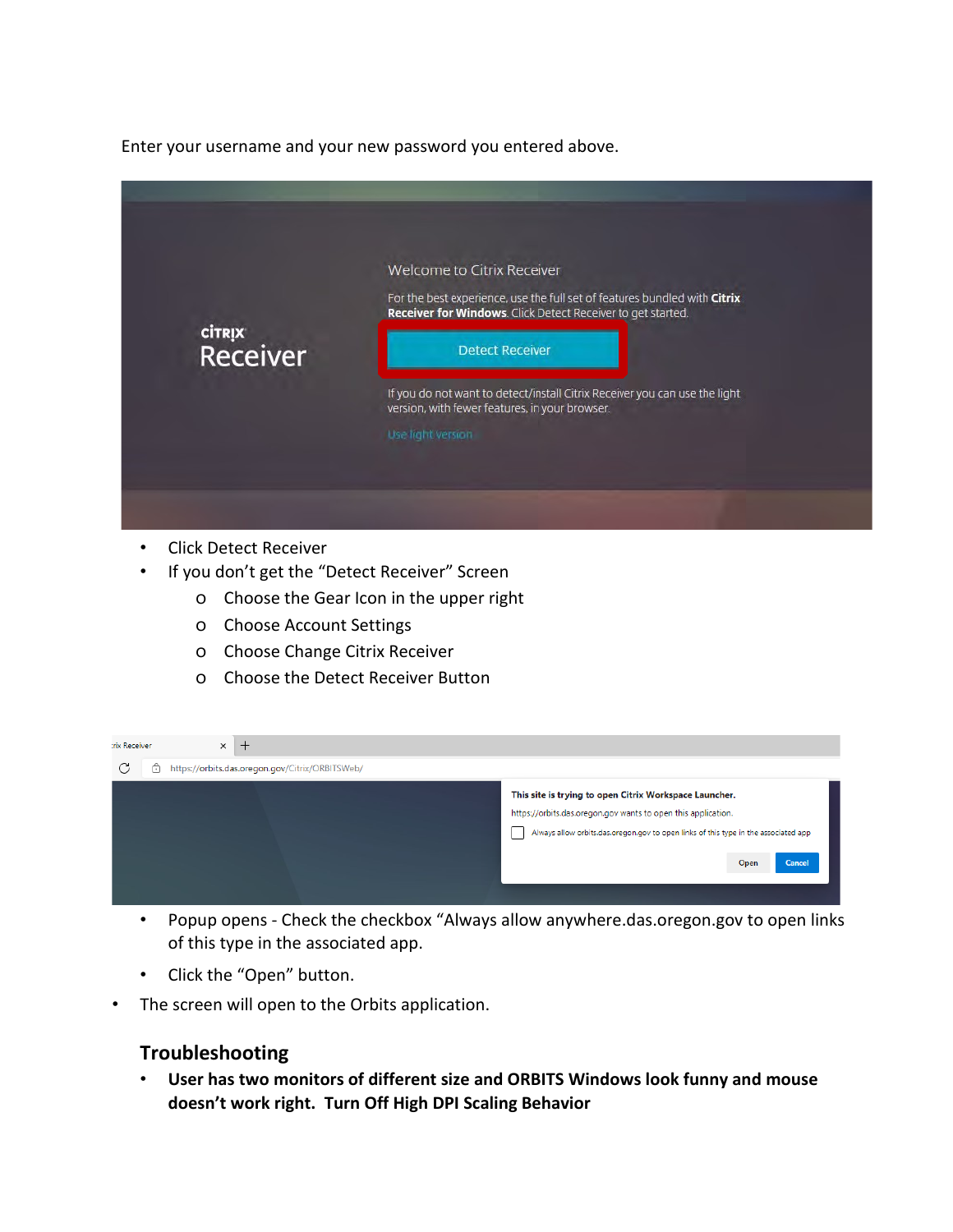- Go to C:\Program Files (x86)\Citrix\ICA Client
- Scroll to the bottom and there are two exe's you will need to modify.
- Right click on **wfcrun32.exe** -> click Properties->click Compatibility->Click Chang High DPI Settings -> then check the box "Override high DPI scaling behavior".



• Click OK and then do the same for the **wfica32.exe**